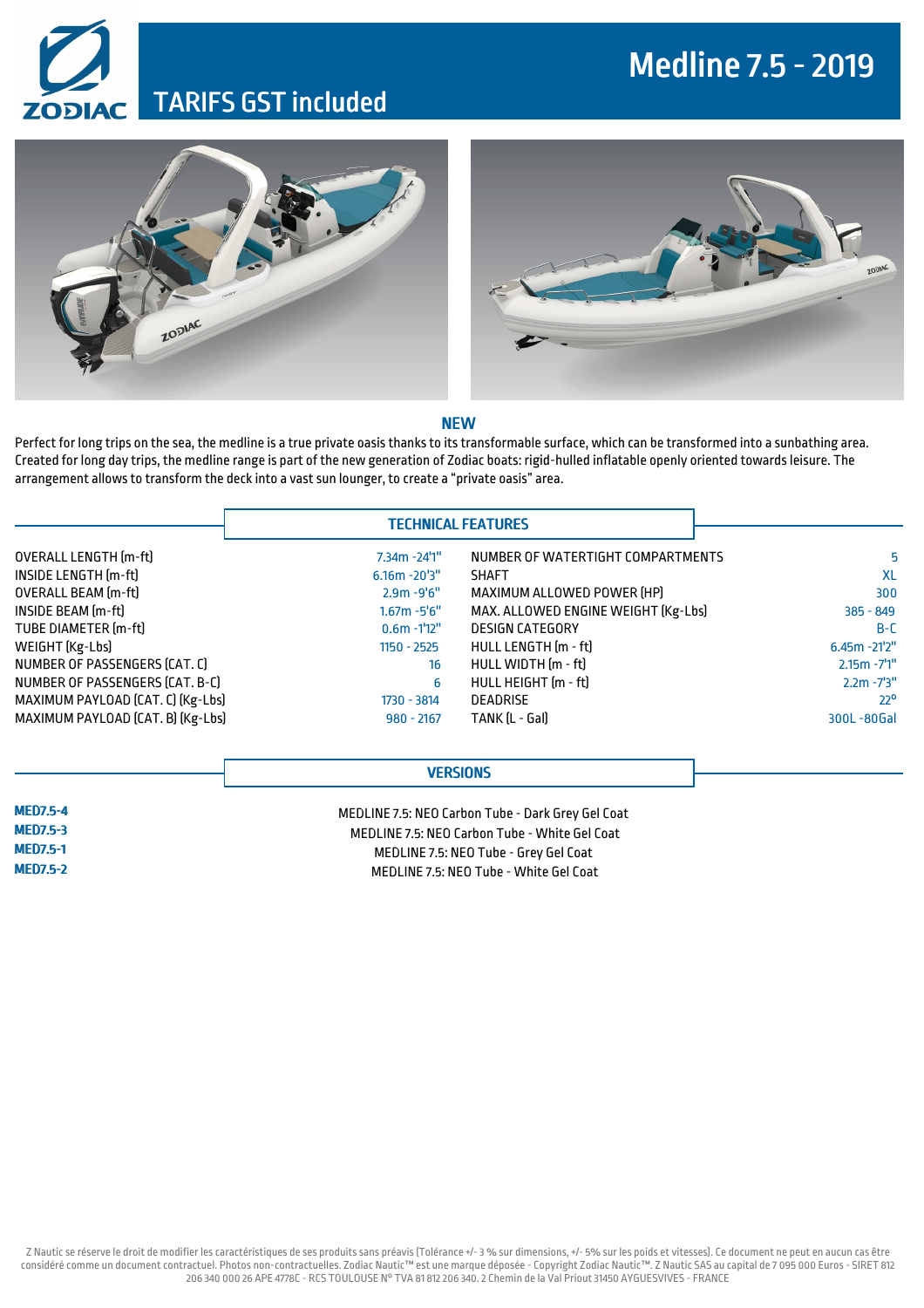



#### STANDARD EQUIPMENT

#### HULL & DECK: 2 Bailers,

2 Swimming Platforms w/ Port Telescopic Boarding Ladder , 3 Big Storage Compartments , 4 Cleats, 6 Cupholders (on Wings (4), Console and Bolster) Double-Position Bolster w/ Built-in Kitchen, GRP Wings w/ EVA, Self Bailing Cockpit, Tilting Console w/ Storage Under Deck , 1 Bow D Ring .

COMFORT: Bow Sunbathing, Built-in Kitchen w/ Sink + Worktop under the Bolster , Console Storage on the Driver's Side .

Hydraulic Steering, Kit Shower+ Sink Faucet w/ Fresh Water Tank , NEO/Hypalon Removable Tube, Rear Table, VIP Multiposition Aft U-Lounge.

TUBE: 1 GRP Bow Roller.

OTHER: 1 Battery switch, 1 Bilge Pump , Inflator w/ Manometer, Navigation Lights, Repair Kit / Owner's Manual .